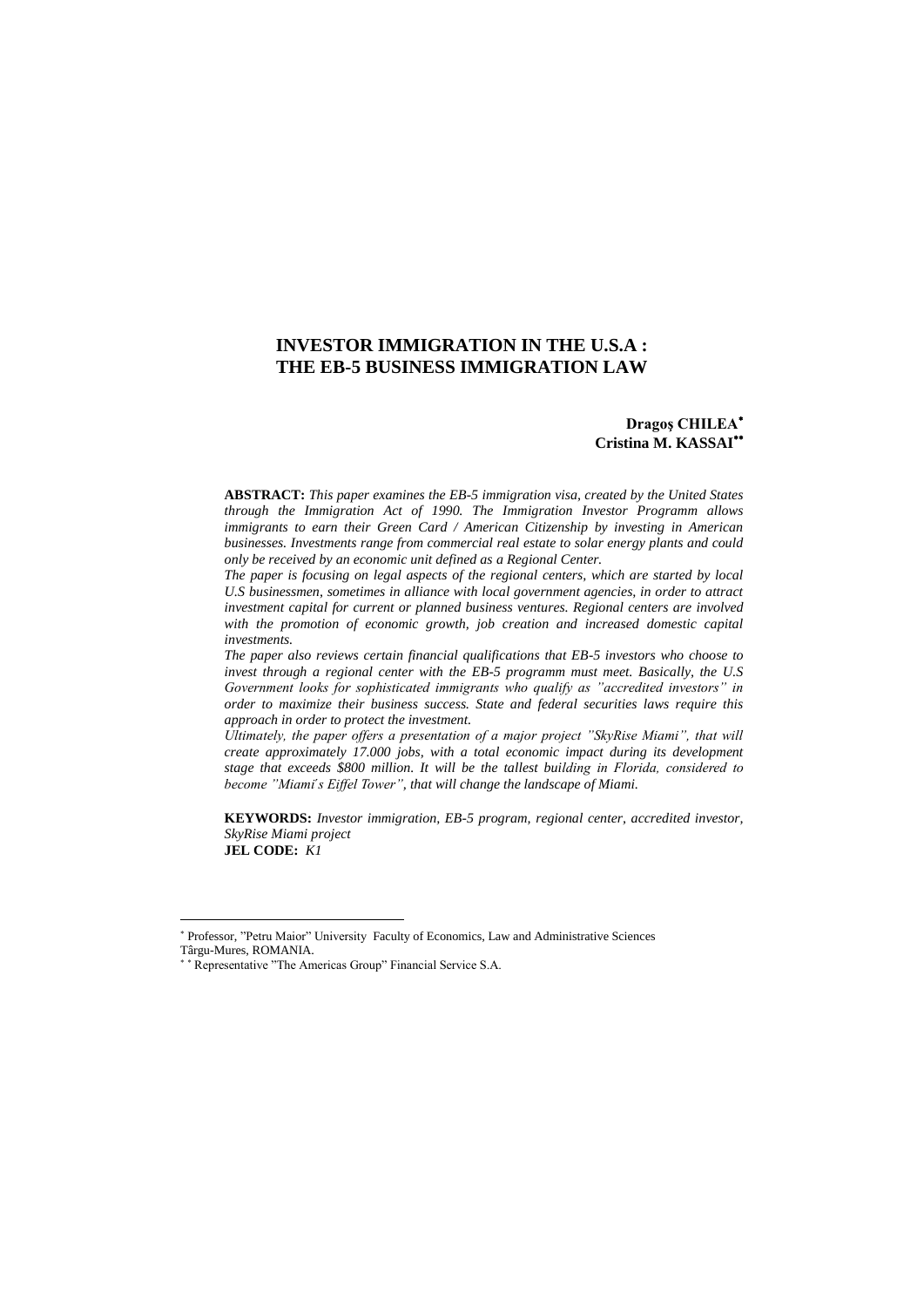## **1. THE IMMIGRANT INVESTOR PROGRAM**

## **1.1 Overview**

The United States remains one of the most desired destinations for migrants and investors from all over the world.

United States Citizenship and Immigration Services (USCIS) administers the Immigrant Investor Program, also known as "EB-5", created by Congress in 1990 to stimulate the U.S. economy through job creation and capital investment by foreign investors. The EB-5 visa for [Immigrant Investors](http://en.wikipedia.org/wiki/Immigrant_investor_programs) is a [United States visa](http://en.wikipedia.org/wiki/United_States_visa) created by the Immigration Act of  $1990<sup>1</sup>$ .

The Immigration Act of 1990 increased the limits on legal immigration to the United States, revised all grounds for exclusion and deportation, authorized temporary protected status to aliens of designated countries, revised and established new nonimmigrant admission categories, revised and extended the Visa Waiver Pilot Program, and revised naturalization authority and requirements.

The EB-5 visa provides a method of obtaining a green card for foreign nationals who invest money in the United States<sup>2</sup>. Under this program, individuals, and their immediate family members, can become permanent residents of the US within a short period of time. To obtain the visa, individuals must invest \$1,000,000 or at least \$500,000 in a "Targeted Employment Area" (high unemployment or rural area), creating or preserving at least 10 jobs for U.S. workers excluding the investor and their immediate family.

Initially, under the first EB-5 program, the foreign investor was required to create an entirely new commercial enterprise. However, under the Pilot Program investments can be made directly in a job-generating commercial enterprise, new or existing "Troubled Business"<sup>3</sup> , or into a "Regional Center" - a 3rd party - managed investment (private or public), which assumes the responsibility of creating the requisite jobs. Regional Centers may charge an administration fee for managing the investor's investment.

If the foreign national investor's petition is approved, the investor and their dependents will be granted conditional permanent residence valid for two years. Within the 90 day period before the conditional permanent residence expires, the investor must submit evidence documenting that the full required investment has been made and that 10 jobs have been maintained, or 10 jobs have been created or will be created within a reasonable time period.

In 1992, Congress created a temporary Pilot Program designed to stimulate economic activity and job growth, while allowing eligible aliens the opportunity to become lawful permanent residents<sup>4</sup>. Under this Pilot Program, foreign nationals may invest in a preapproved *regional center*, or *"economic unit, public or private, which is involved with the promotion of economic growth, including increased export sales, improved regional productivity, job creation, or increased domestic capital investment"*. Investments within a regional center provide foreign nationals the added benefit of allowing them to count jobs created both directly and indirectly for purposes of meeting 10-job creation

<sup>1</sup> Public Law 101-649, Act of November 29, 1990

<sup>&</sup>lt;sup>2</sup> U.S. Citizenship and Immigration Services[. "Green Card Through Investment".](http://www.uscis.gov/portal/site/uscis/menuitem.eb1d4c2a3e5b9ac89243c6a7543f6d1a/?vgnextoid=cf54a6c515083210VgnVCM100000082ca60aRCRD&vgnextchannel=cf54a6c515083210VgnVCM100000082ca60aRCRD) Retrieved 2012-02-08.

<sup>&</sup>lt;sup>3</sup> U.S. Citizenship and Immigration Services[. "EB-5 Immigrant Investor Process".](http://www.uscis.gov/portal/site/uscis/menuitem.eb1d4c2a3e5b9ac89243c6a7543f6d1a/?vgnextoid=8bf89ea1c35be210VgnVCM100000082ca60aRCRD&vgnextchannel=8bf89ea1c35be210VgnVCM100000082ca60aRCRD) Retrieved 2012-02-08.

<sup>4</sup> U.S. Citizenship and Immigration Services[. "EB-5 Regional Center".](http://www.uscis.gov/portal/site/uscis/menuitem.eb1d4c2a3e5b9ac89243c6a7543f6d1a/?vgnextoid=2785a5f224a2e210VgnVCM100000082ca60aRCRD&vgnextchannel=2785a5f224a2e210VgnVCM100000082ca60aRCRD) Retrieved 2011-11-17.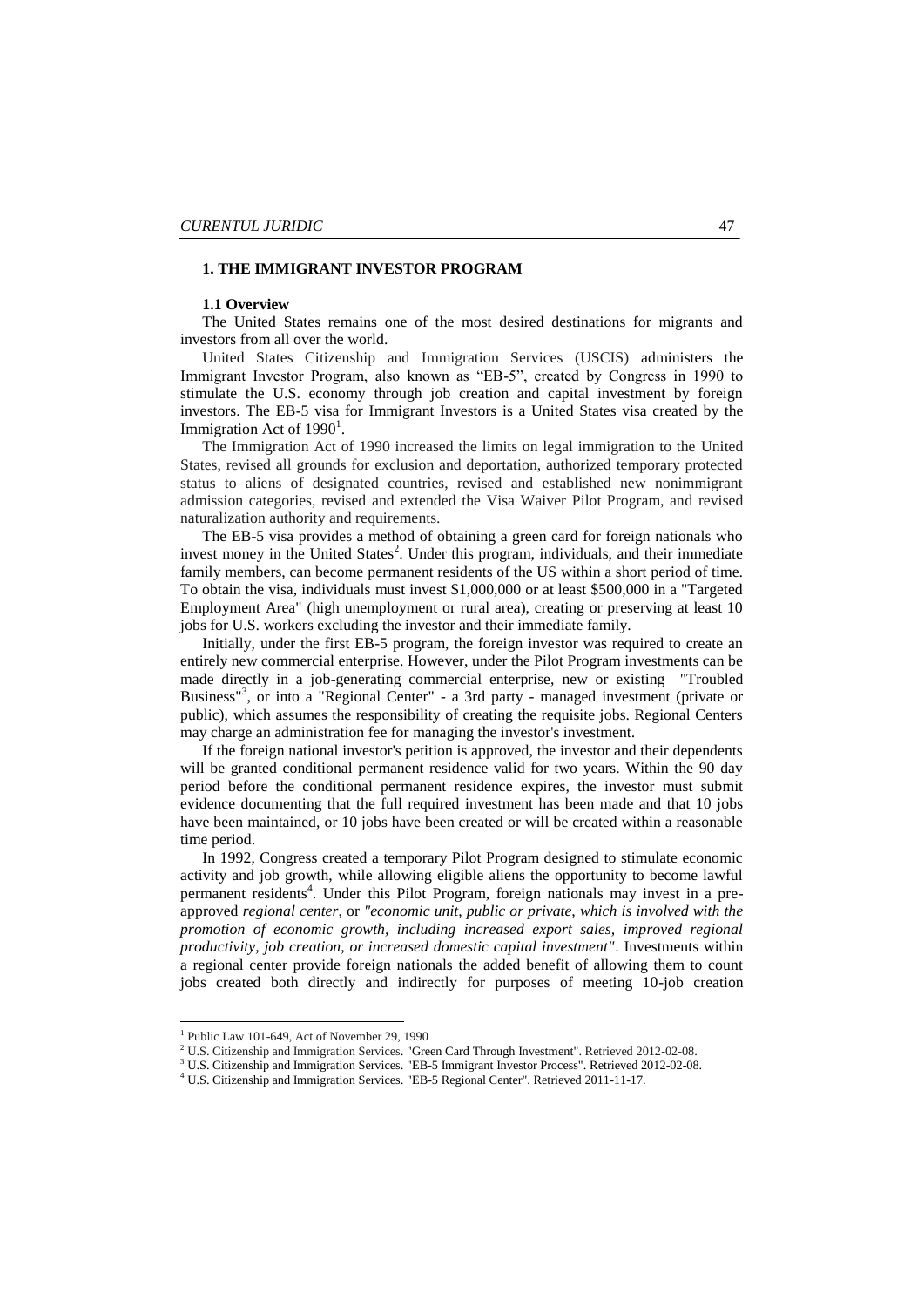requirement.

[USCIS](http://en.wikipedia.org/wiki/USCIS) maintains a list of approved EB-5 (Immigrant Investor) Regional Centers by state, but without details<sup>5</sup>. As of June 2nd 2014, there are 532 centers. The states with the highest numbers of regional centers are California (132), Florida (58), and Washington (37).

Foreign investors' use of the EB-5 program has been far less than originally anticipated by Congress (Thiele & Decker, 2010**)**. In 2005, a *[Government Accountability](http://en.wikipedia.org/wiki/Government_Accountability_Office)  [Office](http://en.wikipedia.org/wiki/Government_Accountability_Office)* report found that investors were not utilizing the program because of "an onerous application process; lengthy adjudication periods; and the suspension of processing on over 900 EB-5 cases—some of which date to 1995—precipitated by a change in USCIS's interpretation of regulations regarding financial qualifications."<sup>6</sup>

However, in 2011, USCIS began making a number of changes to the program in hopes of increasing the number of applicants<sup>7</sup>. By the end of the 2011 fiscal year, more than 3,800 EB-5 applications had been filed, compared to fewer than 800 applications in 2007 (McGeehand, 2011**)**. With substantial improvements to the EB-5 category and increased demand each successive year, the number of EB-5 applicants has grown in popularity. The program reached capacity for the first time in August 2014 when the State Department stopped issuing EB-5 visas until the beginning of the next fiscal year, October 2014.

Approximately 10,000 visa numbers are allocated annually to EB-5 investors. USCIS reserves 3,000 EB-5 visas for aliens who invest in TEAs and 3,000 for aliens who invest in commercial enterprises affiliated with Regional Centers.

## **1.2 Targeted Employment Areas**

USCIS defines a *targeted employment area* (TEA) as an area which, at the time of investment, is a rural area, not within either a metropolitan statistical area MSA, as designated by the Office of Management and Budget or the outer boundary of any city or town having a population of 20,000 or more, *OR* an area *within* an MSA or the outer boundary of a city or town having a population of 20,000 or more which has experienced unemployment of at least 150% of the [national average rate](http://en.wikipedia.org/wiki/Unemployment_in_the_United_States) $8$ .

If the location of the proposed new business is not a TEA, the investor has the option to gather the relevant publicly available state or federal statistics on their own and submit it with their petition for USCIS to have a new TEA determination made. In California, the investor may petition the state government for designating a particular subdivision of the area as an area of high unemployment (over 150% the national average). However, this designation is not made by USCIS.

There is no centralized list of targeted employment areas. State agencies in California<sup>9</sup>,

 $\overline{a}$ 

<sup>5</sup> U.S. Citizenship and Immigration Services[. "Immigrant Investor Regional Centers".](http://www.uscis.gov/eb-5centers) Retrieved 2012-02-08.

<sup>6</sup> United States Government Accountability Office (2005), [IMMIGRANT INVESTORS: Small Number of](http://www.gao.gov/new.items/d05256.pdf)  [Participants Attributed to Pending Regulations and Other Factors,](http://www.gao.gov/new.items/d05256.pdf) retrieved 2011-12-13

<sup>7</sup> U.S. Citizenship and Immigration Services (2011), A Work [in Progress: Towards A New Draft Policy](http://www.uscis.gov/USCIS/Outreach/Feedback%20Opportunities/Draft%20Memorandum%20for%20Comment/EB_5_Adjudications_Policy2.pdf)  [Memorandum Guiding EB-5 Adjudications,](http://www.uscis.gov/USCIS/Outreach/Feedback%20Opportunities/Draft%20Memorandum%20for%20Comment/EB_5_Adjudications_Policy2.pdf) retrieved 2011-12-13

<sup>8</sup> ["§ Sec. 204.6 Petitions for employment creation aliens.".](http://www.uscis.gov/ilink/docView/SLB/HTML/SLB/0-0-0-1/0-0-0-11185/0-0-0-12549/0-0-0-13706.html) TITLE 8 OF CODE OF FEDERAL REGULATIONS (8 CFR) \ 8 CFR PART 204 -- IMMIGRANT PETITIONS[. USCIS.](http://en.wikipedia.org/wiki/USCIS) Retrieved 2012-02-08. 9 ["Certified List of Targeted Employment Area \(TEA\) in California".](http://business.ca.gov/Programs/EB5Program.aspx) California Governor's Office of Business

and Economic Development. Retrieved 2012-09-05.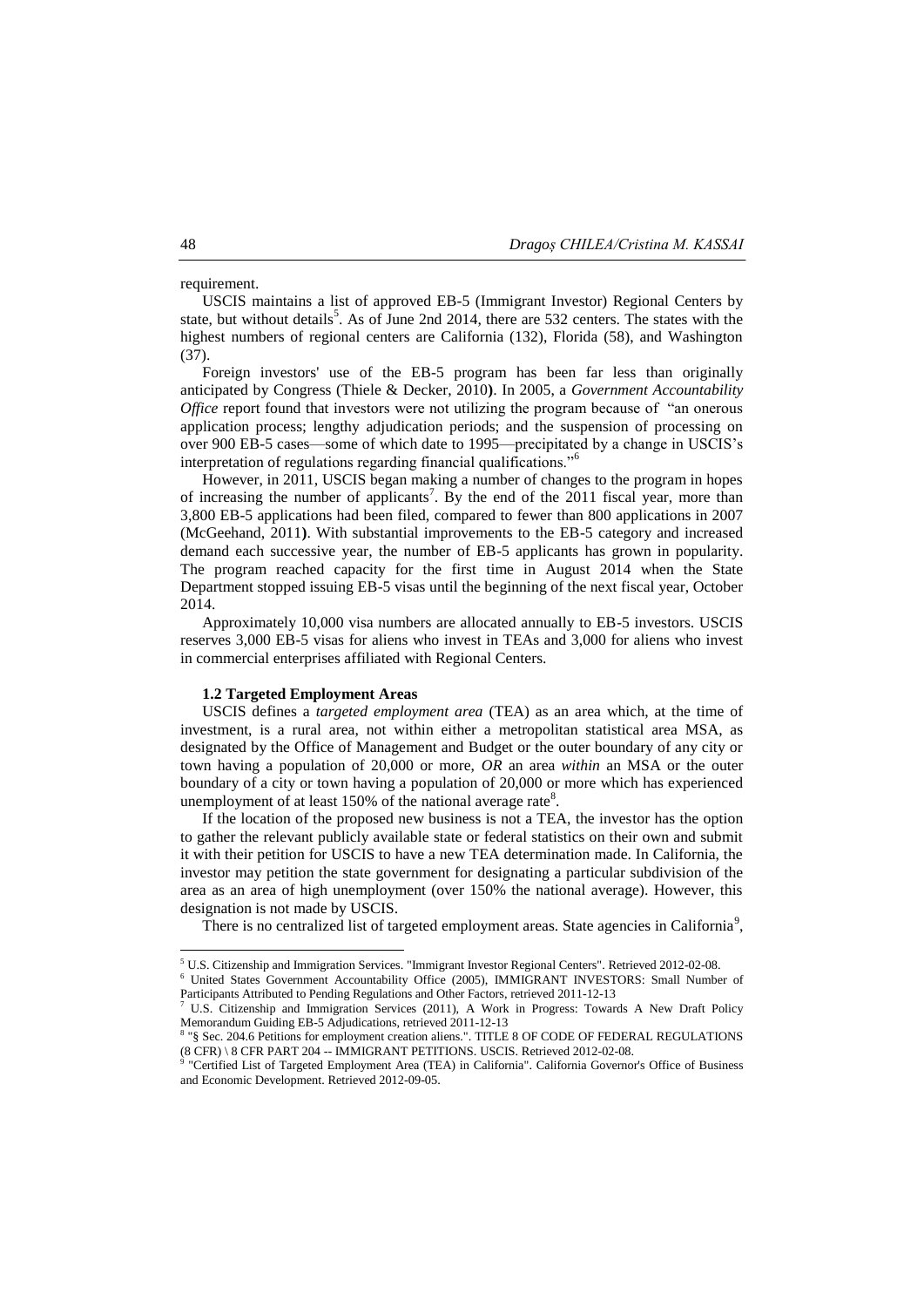Florida<sup>10</sup> and Washington<sup>11</sup> maintain lists of TEAs.

## **1.3 Pre-Immigration Tax Planning**

Tax planning prior to immigration prepares the prospective immigrants to structure their assets by taking in consideration the differences in the U.S. tax system. An important point is that United States has a [worldwide taxation system.](http://en.wikipedia.org/wiki/International_taxation#Taxation_systems) All income earned by U.S. persons (citizens and residents) in the U.S. and outside the U.S. is subject to taxation by the U.S. government. Once a foreigner becomes a permanent resident, and therefore a U.S. taxpayer, any income that person generates anywhere else in the world will be taxed by the U.S. In addition, when the immigrant dies, all their assets, anywhere in the world will be subject to a 40% [estate tax](http://en.wikipedia.org/wiki/Estate_tax_in_the_United_States) by the U.S. Pre-immigration tax planning helps in understanding and structuring an immigrant's assets and investments to their best tax advantage, such as removing capital gain prior to immigration, structuring ownership of passive assets to avoid U.S. income taxation following immigration, and structuring ownership of all assets to avoid U.S. estate taxation on death (Stein, 2014).

#### **1.4. Citizenship**

After five years of legal residence from the date of receipt of Conditional Green card, it is possible to acquire US citizenship and to obtain a passport which gives the protection - but also the taxation - of the most powerful country in the world. There are four ways to acquire US citizenship: by birth in the United States or in US territories (Jus soli), by birth outside the US to US parents, and by naturalization.

## **2. EB-5 INVESTMENT OPTIONS**

The purpose of the EB-5 program is to stimulate the U.S. economy through job creation and capital investment by offering immigrant investors the benefits of permanent residency in the United States.

The main goal is to attract more foreign investors to fund businesses and projects in specific "regional centers" that would otherwise find it difficult to attract domestic investment based on current geographical market trends. By bringing such investment into areas of economic hardship and high unemployment, Congress hopes to stimulate job expansion, improve regional productivity, invest in infrastructure, and promote the growth of innovative new businesses.

The EB-5 Investment Visa provides flexible options to obtain a permanent resident visa. Foreign investors can invest in any type of for-profit lawful business entity. The structures of the business entity can be any of the following for-profit business categories

## **2.1 New Business Enterprise**

Any for-profit lawful business entity is considered a commercial enterprise. There are four types of sub avenues classified as new business enterprises.

<sup>&</sup>lt;sup>10</sup> "Florida targeted [employment areas".](http://www.floridajobs.org/labor-market-information/a-z-index/a-z-index#T) Retrieved 2012-02-08.

<sup>&</sup>lt;sup>11</sup> ["Washington targeted employment areas"](http://www.floridajobs.org/labor-market-information/a-z-index/a-z-index#T)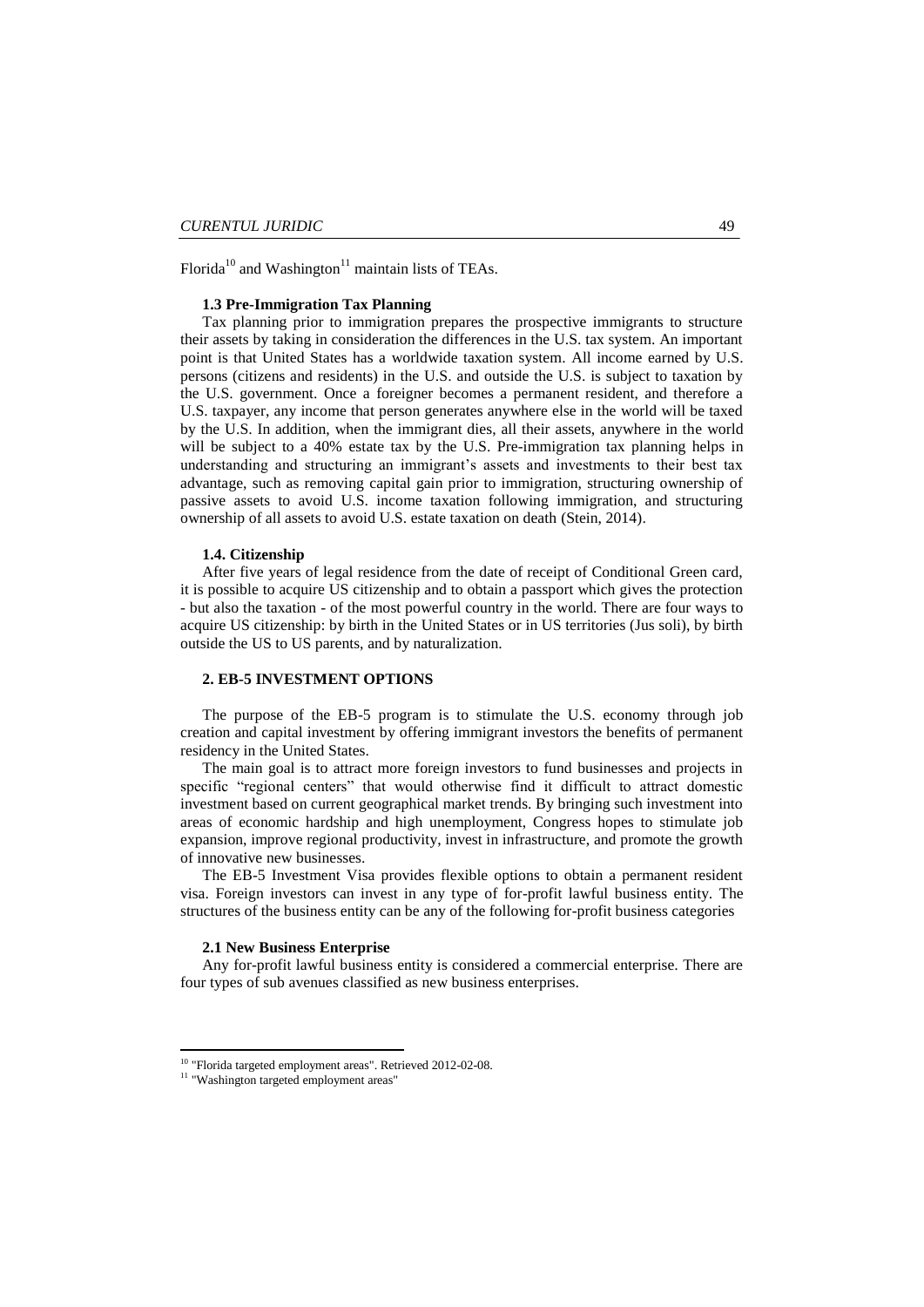#### *2.1.1 Creating a new business*

The EB-5 program defines a 'new' enterprise as one that was "established after November 29, 1990." Immigrant investors can invest the required amount of capital in a commercial enterprise that was established after November 29, 1990, provided that other criteria are met. Based on a 1998 precedent, an EB-5 investor was required to be present at the creation of an enterprise. However, this was problematic for businesses created under a partnership model. A partnership is typically formed first among the main partners and then other limited partners are sought afterwards. Because of the 1998 precedent, such limited partners could not qualify for an EB-5. In 2002, Congress overruled this decision, only requiring a petitioner to show that he or she has invested the required amount.

## *2.1.2 Buying an existing business that is restructured or reorganized*

An EB-5 investor can restructure an existing business. USCIS does not consider merely changing the legal structure of an enterprise sufficient. In *Matter of Soffici*, a 1998 decision, the USCIS Administrative Appeals Office ruled that an investor who had purchased a Howard Johnson hotel and continued to run it as a Howard Johnson hotel did not meet the requirements of adequate restructuring or reorganization of an existing business. The AAO stated that "a few cosmetic changes to the décor and a new marketing strategy for success do not constitute the kind of restructuring contemplated by the regulations, nor does a simple change of ownership." USCIS gives the examples of a restaurant that is converted into a nightclub or a plan that adds substantial crop production of an existing livestock farm as two examples of adequate restructured or reorganized commercial enterprises.

## *2.1.3 Expanding an existing business*

An EB-5 investor can also create a "new" business by expanding an existing one. Through this avenue, an EB-5 investor must either expand the net worth of an existing business or the number of employees by 40%. If an investor chooses to increase the number of employees, he/she could be required to create more than 10 jobs, the larger the number of existing employees, the more of a burden this becomes.

## *2.1.4 Pooling*

Multiple EB-5 investors can combine their money to invest in an enterprise. All investors must infuse the required amount into an enterprise and create at least 10 jobs each. All jobs created by a pooling arrangement will be distributed evenly among investors. For example, if there are 3 investors and only 21 jobs are created, this does not mean that 2 of the investors created 10 jobs each and the third investor only created one job. It means that all three investors created 7 jobs a piece.

### **2.2 Troubled Business**

The definition of a troubled business is one that has existed for a minimum of 2 years. Furthermore, this business must have incurred a net loss for the 12 to 24 month period before you file Form I-526. This loss must be equal to at least 20 percent of the business's total net worth.

## **2.3 Regional Center Pilot Program**

To encourage immigration through investment and to concentrate investment in specific regions, Congress directed USCIS to set aside 3,000 visas for people who invest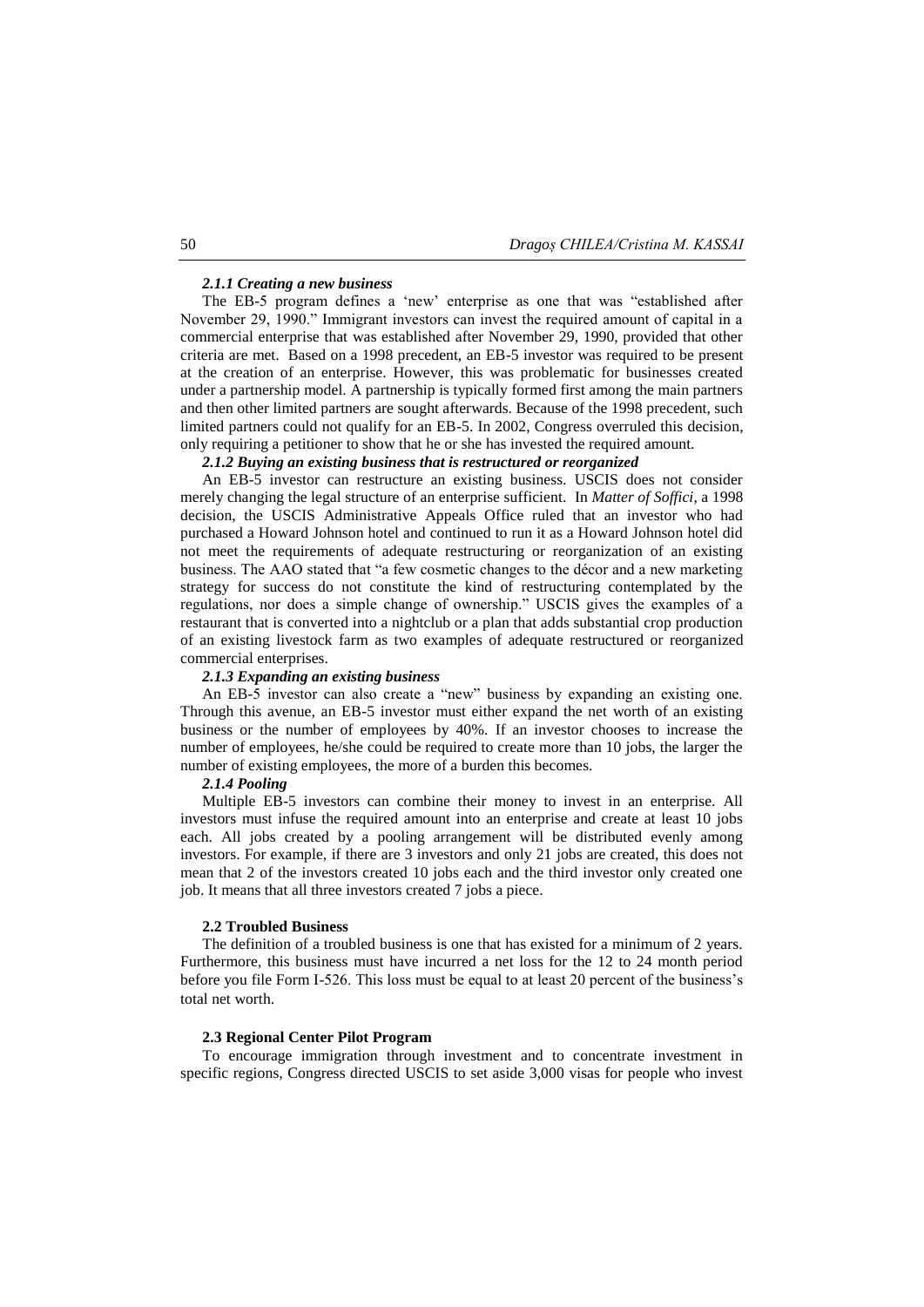in a designated "Regional Center Program." A "Regional Center" is a designation granted by USCIS on the basis of a proposal for economic growth in the particular geographic area. Approximately 90-95% of EB-5 applications submitted to USCIS fall into this category. Originally, Congress set a date for the Regional Center Pilot Program to sunset in March 2009. However,that date has been extended several times, most recently until September 30, 2015. The following are some typical Regional Center Programs: a real estate limited partnership program that offers investment in industrial properties in a specified major city, a limited partnership program that makes low interest loans to businesses in a specified major city, ownership of an 80-acre almond farm in a specified location in California.

## **3. BECOMING AND OPERATING A REGIONAL CENTER**

There are many advantages to receiving EB-5 Regional Center designation from USCIS for your business. Becoming a regional center is an attractive way for a business project to raise low interest debt, and, in some situations, equity. Raising capital via the EB-5 Immigrant Investor Program is quite unique compared to traditional sources of funding and EB-5 is an exciting and ever-evolving industry.

Nearly anyone can apply for regional center designation—no special licenses are required. The term "regional center" refers to any economic unit, public or private, which is involved with the promotion of economic growth, including increased export sales, improved regional productivity, job creation, and increased domestic capital investment within the EB-5 program. The business models that are eligible to become EB-5 Regional Centers include governmental agencies, partnerships, corporations and any other existing U.S. commercial entity.

Perhaps the most important step of the regional center approval process is for the business organization to determine the geographic scope and economic benefit of the project. This includes determining the regional center geographic umbrella, business industry focus, corporate structure, operational business model, and required investment amount for the potential project.

## **4. LEGITIMATE SOURCE OF FUNDS**

The EB-5 regulations require the investor to prove that the invested capital was "obtained through lawful means." Assets acquired directly or indirectly by unlawful means such as criminal activities are not acceptable forms of capital. However, in practice, this is one of many examples in EB-5 practice where USCIS ventures well beyond the regulatory requirements in insisting upon far more substantial documentation to prove lawful source of funds.

Under the EB5 rules, the immigrant's capital can come from many different legal sources. For example, the funds can come from business ownership, sale of property, inheritance, gift, loan, or other sources.

Because there are some many ways to document lawful source of funds, there is no one specific formula or check list. Rather, the immigrant and his EB5 visa lawyer will simply use common sense when considering how best to document the lawful source of funds. Where funds are inherited, a will or trust forms are instructive. Where funds are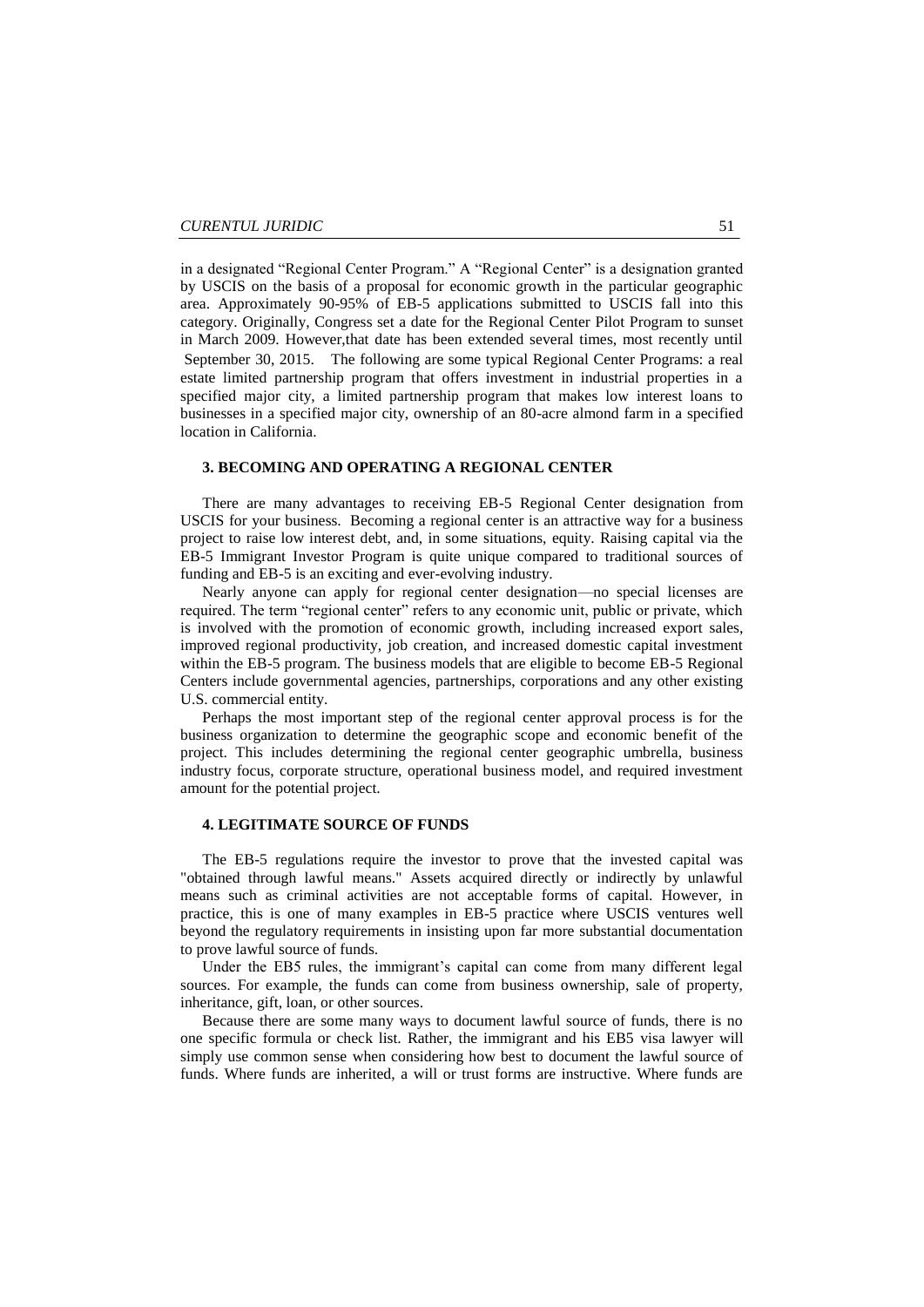earned from income on an investment, stock certificates, dividend letters, and account statements are vital. Where funds were earned from income on a previous business investment, the corporate tax returns for the business, complete with evidence of payouts to the owners, should be included.

## **5. THE RELEVANCE OF U.S. SECURITIES LAWS TO IMMIGRANT INVESTORS**

The EB-5 employment-creation immigrant visa category<sup>12</sup>, especially its more popular regional center pilot program<sup>13</sup>, is on the rise as a favored form of U.S. immigration for wealthy foreign nationals.

From the investor's point of view, he or she is provided with offering materials from the regional center, such as a *private placement memorandum* and *subscription agreement*, and asked to sign the subscription agreement and deposit his money usually into an escrow account or an account controlled by the regional center.

When a regional center forms a limited partnership or limited liability company in which the EB-5 investor would become a limited partner (or member, in the case of a limited liability company), the regional center is offering an EB-5 investor a security. Therefore, a regional center must comply with federal and state laws in conducting the offering of securities.

The Securities Act of 1933, as amended (the "Securities Act") defines "security" quite broadly. It includes any note, stock, bond, "investment contract" or, in general, any interest or instrument commonly known as a "security." An "investment contract" is made when a person (i) invests money, (ii) in a common enterprise, (iii) with an expectation of profit, (iv) to be earned solely from the effort of others. The U.S. Securities and Exchange Commission ( "SEC") has determined that interests in a limited partnership are an investment contract, and therefore, a security.

All EB-5 investors who choose to invest through a regional center with the EB-5 programm must meet some financial qualifications. Basically, the U.S Government looks for sophisticated immigrants who qualify as "accredited investors" in order to maximize their business success. State and federal securities laws require this approach in order to protect the investment $14$ .

All investors have to qualify as "accredited investor" as per U.S. securities law requirement.

An accredited investor is a person whose:

1. individual net worth, or joint net worth including that person's spouse, at the time of the purchase of the securities exceeds \$1,000,000;

2. individual income exceeded \$200,000 in each of the two most recent years and who expects to reach that income level in the current year; or

3. joint income including that person's spouse exceeded \$300,000 in each of the two most recent years and who expects to reach that income level in the current year.

 $12$  INA § 203(b)(5), 8 U.S.C. § 1153(b)(5).

<sup>&</sup>lt;sup>13</sup> Authorized under the Departments of Commerce, Justice, and State, the Judiciary, and Related Agencies Appropriations Act of 1993, Pub. L. No. 102-395, § 610, 106 Stat. 1828; S. Rep. No. 102-918 (1992).

 $14$  [Securities Act of 1933](http://en.wikipedia.org/wiki/Securities_Act_of_1933) - regulating distribution of new securities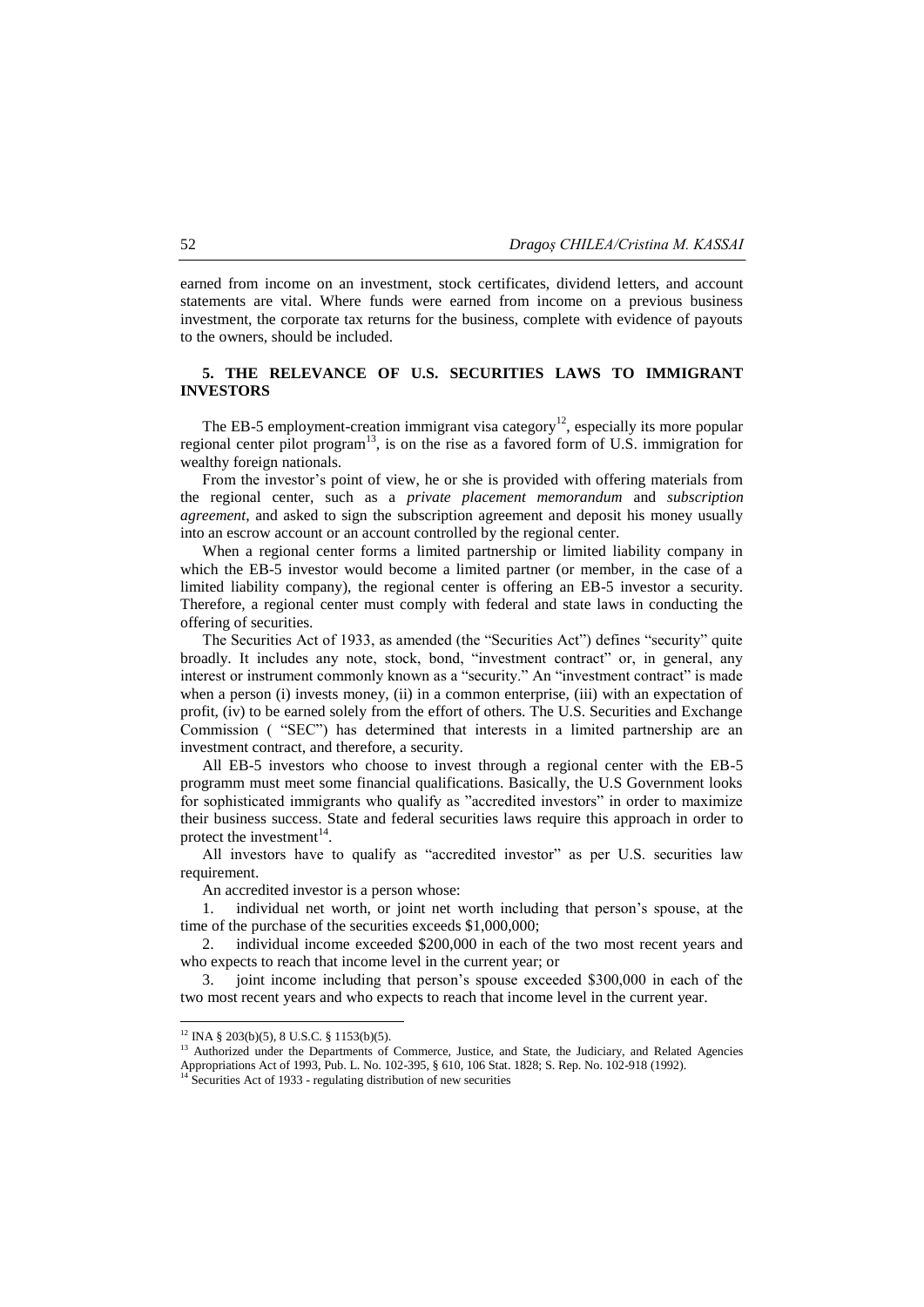## **6. AN OVERVIEW OF THE EB-5 GREEN CARD PROCESS**

The EB-5 visa is a three-step self-petitioning process consisting of *Immigrant Petition by Alien Entrepreneur* (I-526), *Conditional Permanent Residence by Adjustment of Status* (I-485) for aliens inside the US/Consular Processing for alien's outside the US, and *Removal of Conditional Residency* (I-829).

#### **6.1 Filing for Immigrant Petition (I-526)**

Investors should first file Form I-526, "Immigrant Petition by Alien Entrepreneur", accompanied by supporting documentation and the filing fee with the USCIS California Service Center. Subsequent to the approval of form I-526, the intending immigrant needs to adjust status through an I-485 if he or she is in the U.S., or apply for an immigrant visa through consular processing if he or she is outside of the U.S. Unlike other immigrant categories, EB-5 investors may not concurrently file form I-485 with their I-526. The required form I-526 documentation must show that the immigrant investor has invested or is investing the required lawfully-gained capital in a company within the U.S., and that the investment will create full-time jobs for at least 10 U.S. workers.

There are three ways to invest in the EB-5 category: a new commercial enterprise, a troubled business, or a regional center pilot program. The filing fee for Form I-526 is \$1,500. Current processing time for I-526 is ten months. Eligibility for each avenue of investment varies.

General Evidence Includes:

- Evidence of the existence of the enterprise (such as past three years tax returns)
- Evidence of lawful capital:
	- $\triangleright$  Corporate, partnership and/or personal tax returns filed within the past 5 years;
	- Foreign business registration records or evidence identifying other sources of capital;
	- $\triangleright$  Other proof of the investor's income during previous years;
	- $\triangleright$  Certified copies of any judgments or evidence of all pending actions involving monetary judgments within the past 15 years;
	- $\triangleright$  Sales contracts if the source of funds is from the sale of a house or business;
	- > Bank statements, evidence of property transferred from abroad, evidence of purchased assets, stock certificates given for investments, or loan or mortgage agreements.
- Evidence of the required investment

 Evidence of the investor's day-to-day operation of the enterprise through either management or policy (does not apply to investors in a Regional Center Program)

Title and description of the investor's job duties

 If the enterprise is a partnership, evidence proving the investor-partner's management or policy-making activities.

 Evidence showing the creation of at least 10 jobs for U.S. workers or a reasonable business plan to show that it will create 10 jobs for U.S. workers

- If investors have hired employees, I-9s forms and tax records; or
	- $\triangleright$  If investors do not currently hire employees, a business plan demonstrating that 10 U.S. workers will be hired within the next 2 years;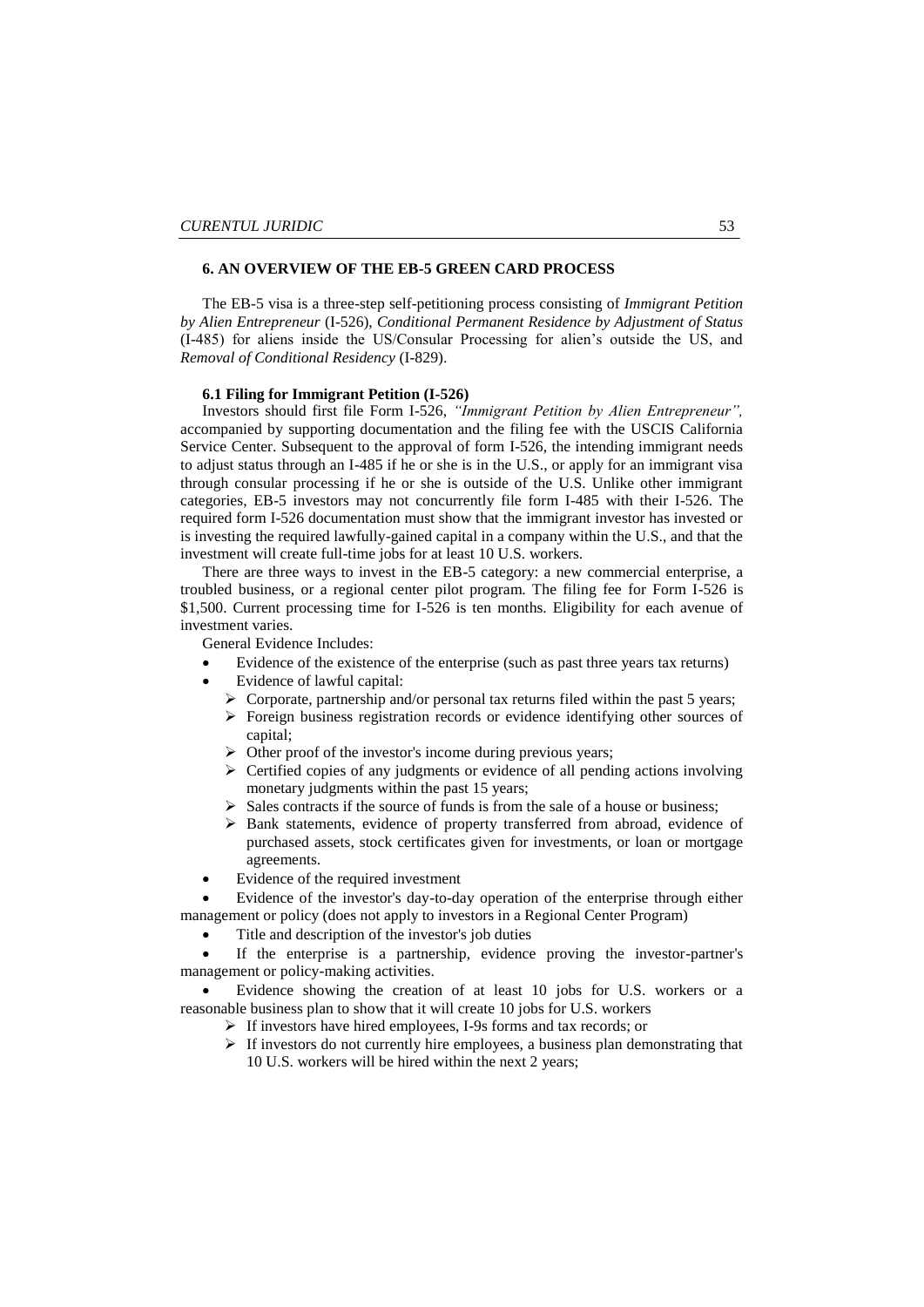- If investors are in a category requiring a \$500,000 investment:
	- $\triangleright$  Evidence demonstrating that 10 jobs have been or will be created in the targeted employment area by a reasonable business plan; and
	- $\triangleright$  Statistical proof that the targeted employment area has high unemployment and a state agency's letter demonstrating that the area is classified as a "high unemployment" area.

### *New Commercial Enterprise*

Those who invest in a new commercial enterprise must also provide proof of business organization documents or authorization to do business in a U.S. state or municipality or Articles of Incorporation.

*Troubled Business*

EB-5 investors must maintain at least 10 jobs for a period of two years starting from the pre-investment level. The investor should submit photocopies of tax records, a comprehensive business plan, and Form I-9 and other documents to show the qualifications of the employees.

*Regional Center Program*

EB-5 investors need to show that they have invested in a regional center by including a letter from USCIS attached to [Form I-526](http://www.hooyou.com/eb-5/i-526%20Form.pdf) designating the regional center. Furthermore, EB-5 investors need to show that they have created at least 10 direct or indirect full-time positions or will create 10 direct or indirect jobs for U.S. workers.

## **7. EB-5 PROJECTS**

EB-5 projects are most often funded by regional centers. EB-5 investors must direct their required capital investment to a specific EB-5 project. EB-5 investments must be made in an EB-5 project that is considered to be a new commercial enterprise and that will lead to the creation of 10 fulltime jobs for U.S. workers.

Choosing a regional center and EB-5 project that meets USCIS criteria and is viable as a business is perhaps the most important step of the EB-5 process, since the investor's permanent residency is dependent on the ability of the project to create jobs and adhere to USCIS criteria.

EB-5 projects assume many different business models and operate within many different industries. Types of EB-5 projects include: mixed use retail, hotels, sports stadiums, restaurants, agricultural developments, including wineries and farms, electric vehicles, manufacturing, biotech and medical technologies, casinos, entertainment venues, convention centers, office buildings.

## **8. SKYRISE MIAMI TOWER EB-5 PROJECT BUSINESS PLAN**

#### **8.1 EB-5 Project summary**

The major project "SkyRise Miami" will create approximately 17.000 jobs, with a total economic impact during its development stage that exceeds \$800 million. It will be the tallest building in Florida, considered to become "Miami s Eiffel Tower", that will change the landscape of Miami.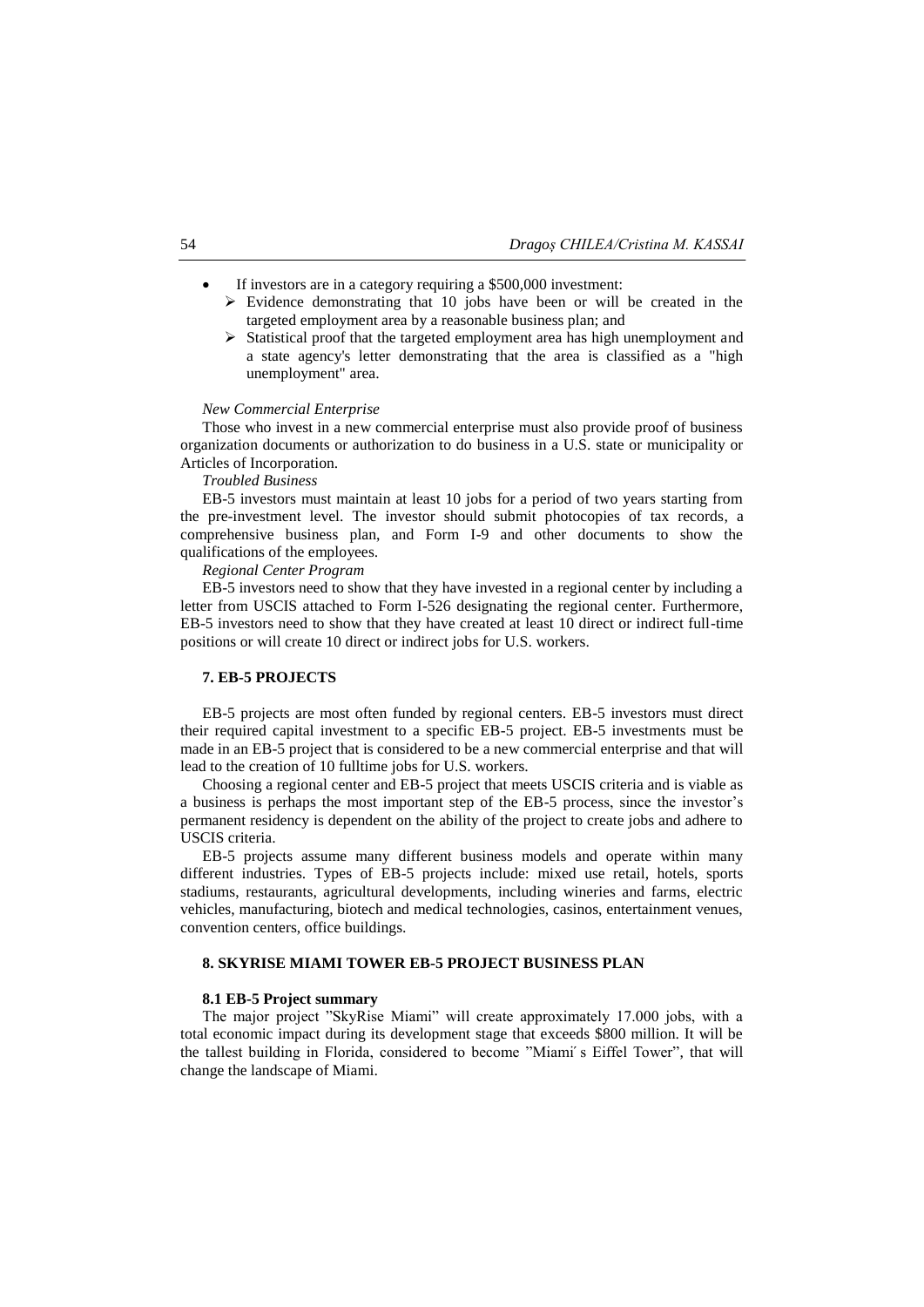The SkyRise Miami Tower EB-5 Project consists of the development and operations of a striking 1,000 foot observation and entertainment tower complete with a variety of attractions. The SkyRise Miami Tower will be located in the popular Bayside Marketplace area of downtown Miami, Florida and will draw a wide range of visitors seeking a shopping, dining, nightlife, or family-friendly experience.

The SkyRise Miami Tower EB-5 Project will make an impressive visual impact from miles away and offer views of both Miami and the ocean from a variety of observation areas. Additional attractions will include the SkyRise High Club, a night club, restaurant, ballroom and private event spaces, the SkyPlunge and SkyDrop amusement rides, the SkyRise Theatre (an immersive, "dynamic flying" hang-gliding experience, featuring the landscape of Southern Florida and Miami), and retail shops. This combination of attractions is intended to appeal to many different types of visitors drawn from the population of both local residents and tourists.

The SkyRise Miami Tower EB-5 Project began in April 2014 with marina construction, including initial utilities work, followed by sitework and tower foundation construction started in May 2014 and September 2014, respectively. Vertical construction will begin in June 2015 and is scheduled for completion in September 2016. Tower finishing and equipment installation will round out construction. The total construction period will end in June 2017.

## **8.2 Total anticipated EB-5 capital investment**

The funding sources for the \$430 million are coming as follows: \$30 million from the SkyRise developer Jeff Berkowitz, up to \$110 million from other investors, and \$270 million from foreign investors seeking visas through the federal government's EB5 program. The developer is seeking up to \$20 million in public funds, including money he had requested from the county, to pay for infrastructure work.

Through the EB-5 Program, SkyRise Miami Tower Investors, LLC intends to raise up to \$270.0 million in EB-5 capital toward the funding of the development and construction of the SkyRise Miami Tower EB-5 Project. The EB-5 capital will be contributed by 540 Immigrant Investors, who will be solicited through the EB-5 Program. The EB-5 project is within a Targeted Employment Area ("TEA")<sup>15</sup>, which designation allows Immigrant Investors into the project to participate with a \$500,000 minimum at-risk capital investment.

The EB-5 project intends to raise and utilize up to \$270.0 million in EB-5 investor capital, which will be combined with \$30.0 million in developer-contributed equity, \$80 million in additional equity and/or government grants, and \$50.0 million of institutional debt. All investor funds will be invested to create jobs following each individual investor's I-526 approval.

#### **8.3 Industry summary**

**.** 

The SkyRise Miami Tower EB-5 Project will be part of the observation tower segment of the leisure attractions industry. An observation tower is a building that is typically at least 65 feet tall and offers views of the surrounding area. Observation towers typically use their great height, when compared to other buildings in the area, to provide distinct

<sup>&</sup>lt;sup>15</sup> certified by the Florida Department of Economic Opportunity in a letter dated November 6, 2013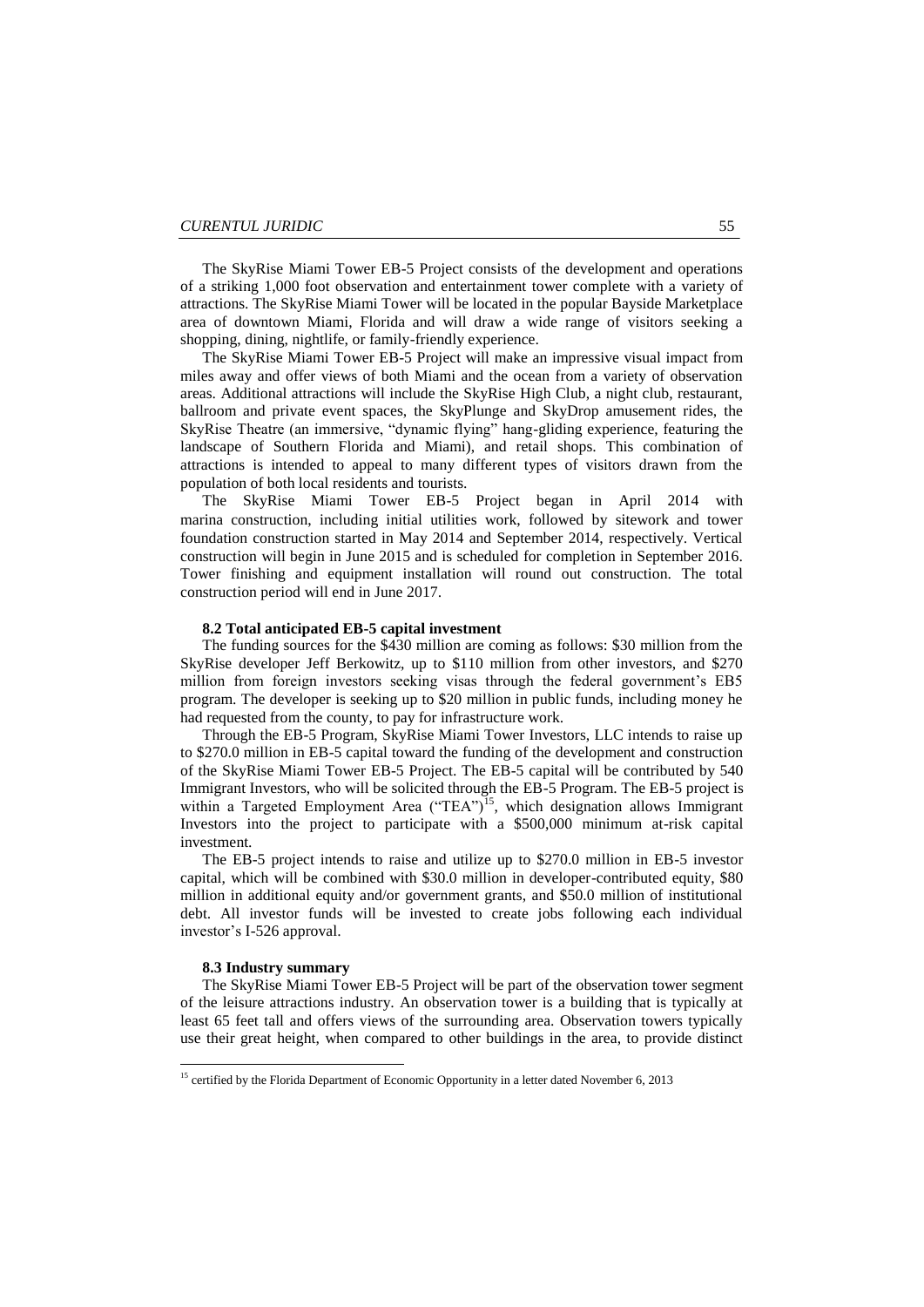views of the region from the full 360 degree range. Observation towers often also provide other attractions or commercial services.

The observation tower segment of the leisure attractions industry can be broken down into two types. The first type of observation tower is known as a "Commercial Building." In the observation tower segment, a Commercial Building is a building that offers observation galleries, but is primarily used for offices or other similar functions. An example of a Commercial Building is the Empire State Building in New York, NY. The other type of project in the observation tower segment of the leisure attractions industry is known as an "Observation Tower." An Observation Tower is a building that was built primarily for the purpose of offering observation galleries. An example of an Observation Tower is the Space Needle in Seattle, WA.

The Eiffel Tower in Paris, France, which opened for operations in March of 1889, is the first-built modern structure that is classified in the observation tower segment of the leisure attractions industry. The industry segment gained traction in the early 1900s with the development of the modern skyscraper. This was epitomized by the completion of the construction of the Empire State Building in 1931. The industry segment experienced a boom during the 1960s, with the construction of four towers in North America and another four towers in Europe. It was during this decade that the Space Needle in Seattle, WA and the Tower of the Americas in San Antonio, TX were completed as part of the attractions for the World's Fair when it came to those cities.

The industry segment continued to develop during the 1970s. The Willis Tower, then known as the Sears Tower, was completed in Chicago, IL in 1974. The CN Tower in Toronto, Canada was also completed during the 1970s. At the time of its completion, the CN Tower held the record for the tallest building in the world.

The industry segment continued to progress through the 1980s, 1990s, 2000s, and into the current decade. The ArcelorMittal Orbit, a 377 foot tower, was constructed as part of the Olympic Park in Stratford, London for the recent summer Olympic games. The tower opened in May of 2012, just prior to the games. The ArcelorMittal Orbit was constructed with the idea that it would be the lasting image for the games.

While conducting its research on the observation tower industry segment, ITPS identified the following characteristics of the market segment that are important for the successful operation of an observation tower:

The tower must be taller than the other buildings in the surrounding area; Public observation galleries must be the primary attraction for visitors; Dining options should be available for guests;

- The tower should lease space on the structure for broadcast antennas;
- The market segment is relatively small and operations data is shared through industry associations;
- New towers should incorporate new attractions that improve upon the experience of guests;
- Towers should be designed and located to accommodate local weather patterns;
- The tower design should incorporate information pertaining to the demographics of the target market;
- Towers in the market segment typically survive economic recessions;
- If an observation tower project is properly capitalized, they generally experience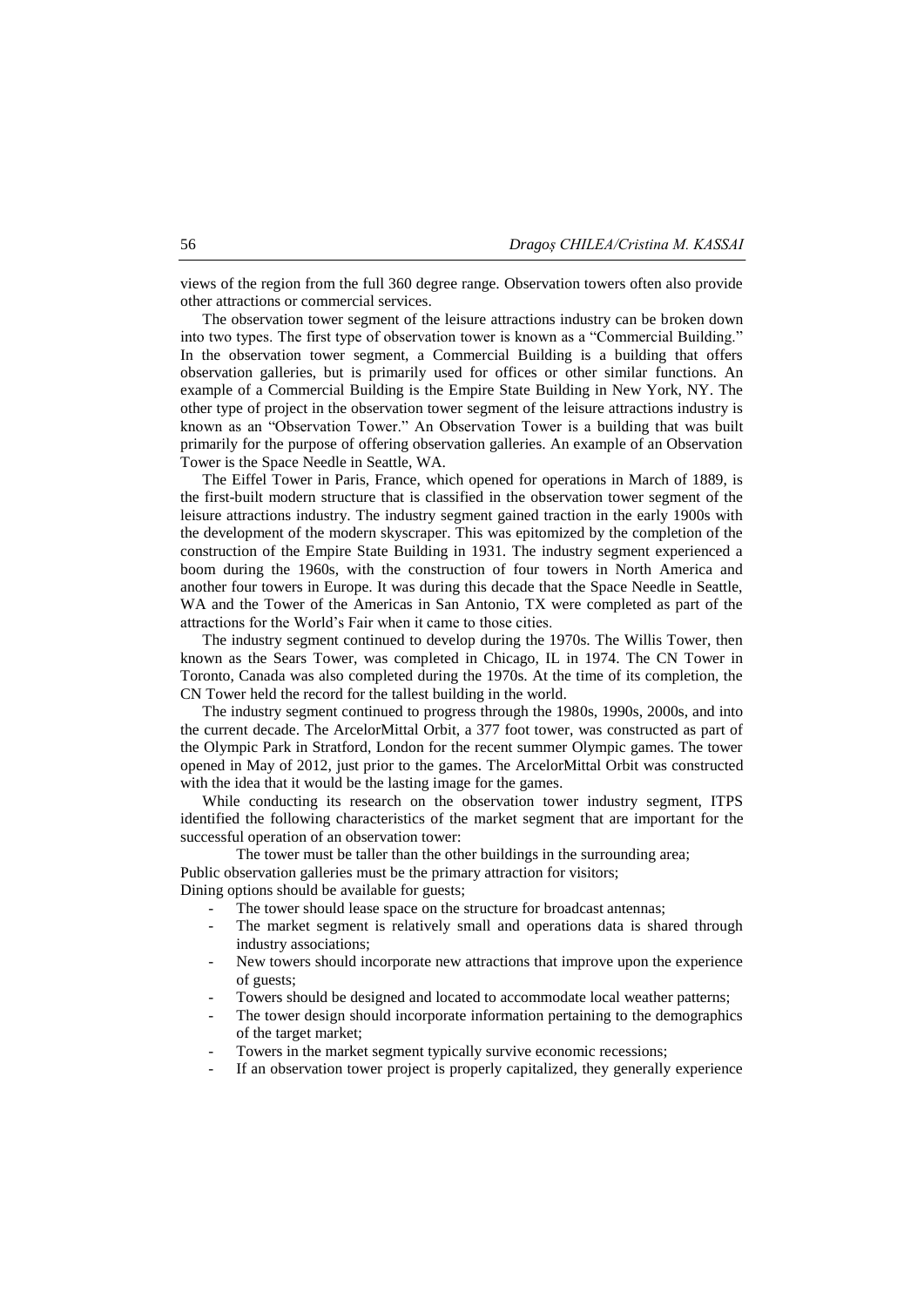levels of operation that provide an adequate return on investment and funds for reinvestment into the tower;

- The tower site should be visible from a distance, close to the expected guests, and provide unique views of the surrounding area;
- The tower should be designed to handle the expected visitation, but not overly large; and
- New towers should incorporate environmentally friendly practices into its design and operations.

## **8.4 Site summary**

The EB-5 project site is located in Miami, which is the second largest city in Florida and the largest city in the South Florida metropolitan area. The area is served by three major commercial airports and four seaports, including the Miami International Airport, which is one of the largest airline hubs in the United States. The Miami International Airport is also the largest gateway between Latin America and the United States. Over forty million passengers traveled through the airport (both domestic and international) in 2013, making it the 12th busiest airport in the U.S. and 28th busiest airport in the world by passenger traffic. Numerous interstate highways, toll ways, state roads, and public transit systems provide transportation around the metropolitan area. A new railroad will also begin traveling between Orlando and Miami in 2015. The Port of Miami is one of the busiest hubs for cruise ships in the world. A \$1.0 billion project to connect the port to major highways is due to be completed in May, 2014.

The site for the SkyRise Miami Tower EB-5 Project is located at the Bayside Marketplace, a popular shopping and entertainment complex in Miami. None of the current leisure attractions in the area possess a size or scope similar to the EB-5 project. However, several large shopping complexes attract visitors, including tourists and affluent local residents. The site offers access to nearby urban areas and public parks, as well as several retail options.

Climate conditions at the proposed site are good for leisure and compare favorably to other sites with tower operations in terms of annual average temperature. However, a unique challenge for the

EB-5 project is that the proposed observation tower must be designed to withstand any potential hurricanes. (The SkyRise Miami Tower has been designed to withstand hurricane force winds of 186 miles per hour.) The topography of the land is flat, and the observation tower will offer excellent visibility at about 1,000 feet. The site location will also allow the observation tower to be seen from miles away.

#### **8.5 Obligations of the Immigrant Investor**

The SkyRise Miami Tower EB-5 Project has been organized, as detailed above, in such a way as to meet the requirements of theEB-5Program. TheEB-5 project managers have also commissioned an economic impact analysis and assembled other supporting documentation in order to demonstrate that each investor's at-risk funds will generate at least 10 new jobs, as is required for success under EB-5 Program requirements. Building upon these application materials provided by the EB-5 project managers, an investor must present his or her personal facts and circumstances and meet certain EB-5 Program and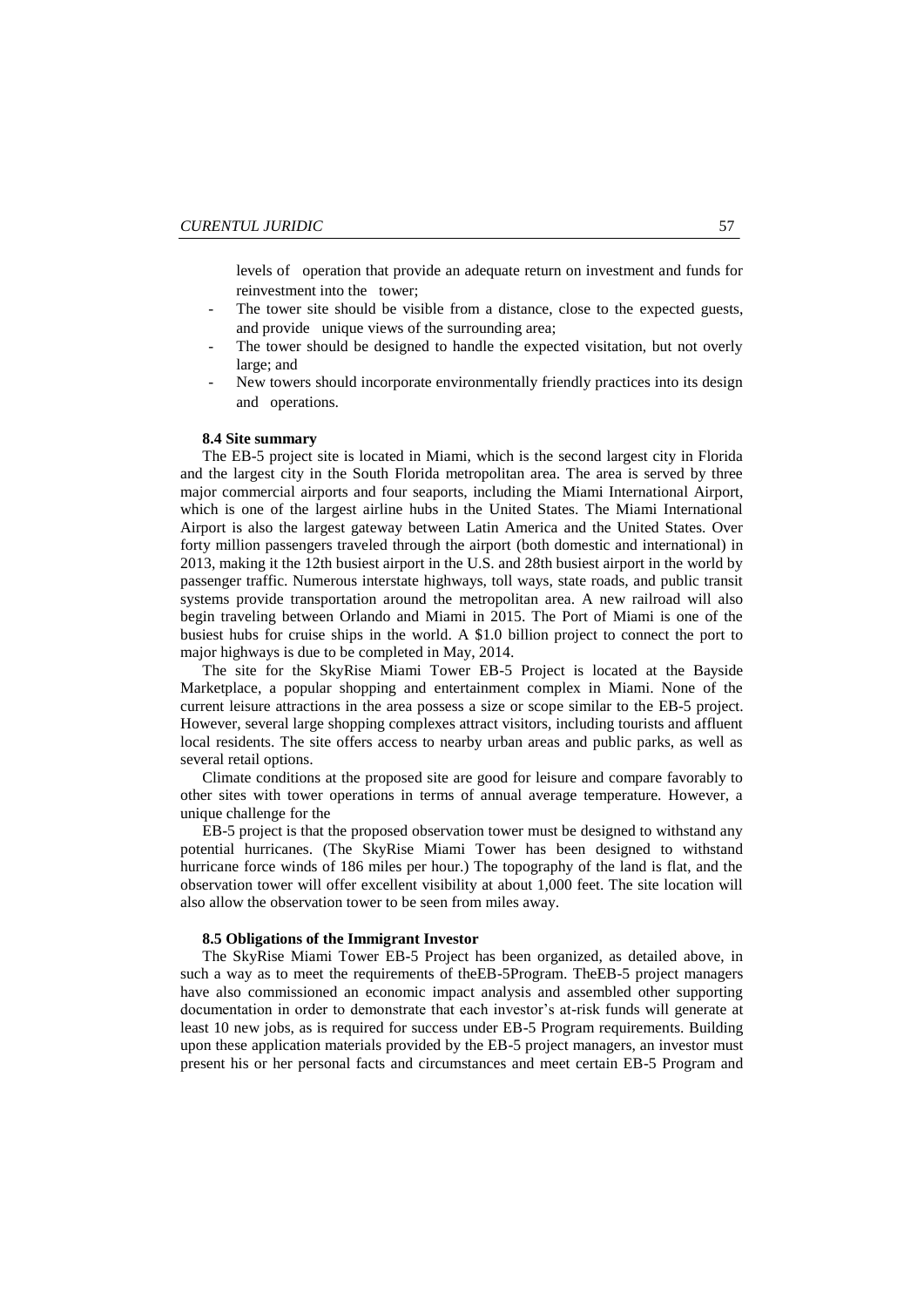offering requirements in order to subscribe to the company and achieve a favorable outcome of his or her Form I-526 petition, including:

- An investor must demonstrate that he or she has made an at-risk investment of at least \$500,000 into the new commercial enterprise;
- Investors will pay a \$50,000 fee to the regional center sponsoring the EB-5 project , which will be applied to administrative, marketing costs, and other fees;
- The investor shall be responsible for all immigration fees and costs;
- Funds may come from any legal foreign or U.S. source, including gifts, loans, executive pension funds, trusts, and divorce settlements;
- The investment must be received from the person seeking the visa, from clearly identifiable and legal funds; and
- Borrowed investment funds qualify as long as they are not secured by the assets of the target U.S. investment.

Under EB-5 Program regulations, the EB-5 immigrant investor in an EB-5 project is expected to participate in the management of the new commercial enterprise by assisting in the formulation of the enterprise's business policy, by participating in one or more of the activities permitted under the Delaware Limited Liability Company Act, and as otherwise set forth in the Operating Agreement. Investors in an EB-5 enterprise must have all the rights and duties usually accorded to members applicable under the Act. The rights of the members under the Operating Agreement are consistent with rights normally granted to members under the Act.

### **8.6 Benefits to the Immigrant Investor**

Immigrant investors who subscribe to the SkyRise Miami Tower EB-5 Project and fulfill the obligations of the EB-5 Program, as certified through Form I-526 and Form I-829 application approvals, are entitled to benefits extended to investors through the EB-5 Program, including:

- Living and working anywhere in the United States;
- No employment authorization requirement to accept employment within the United States;
- Ability to develop and run a business within the United States;
- Ability to sponsor green cards for a spouse and minor children;
- Ability to travel outside of the United States and return to the United States without a visa;
- Education benefits of permanent residents such as admission to state universities at resident costs; and
- Apply to become a United States citizen once the investor has been a permanent resident for more than five years.

Investors may also realize financial benefits associated with their capital investment into the EB-5 project. It is projected that investors will receive interest income from the EB-5 project to be paid from EB-5 project profits.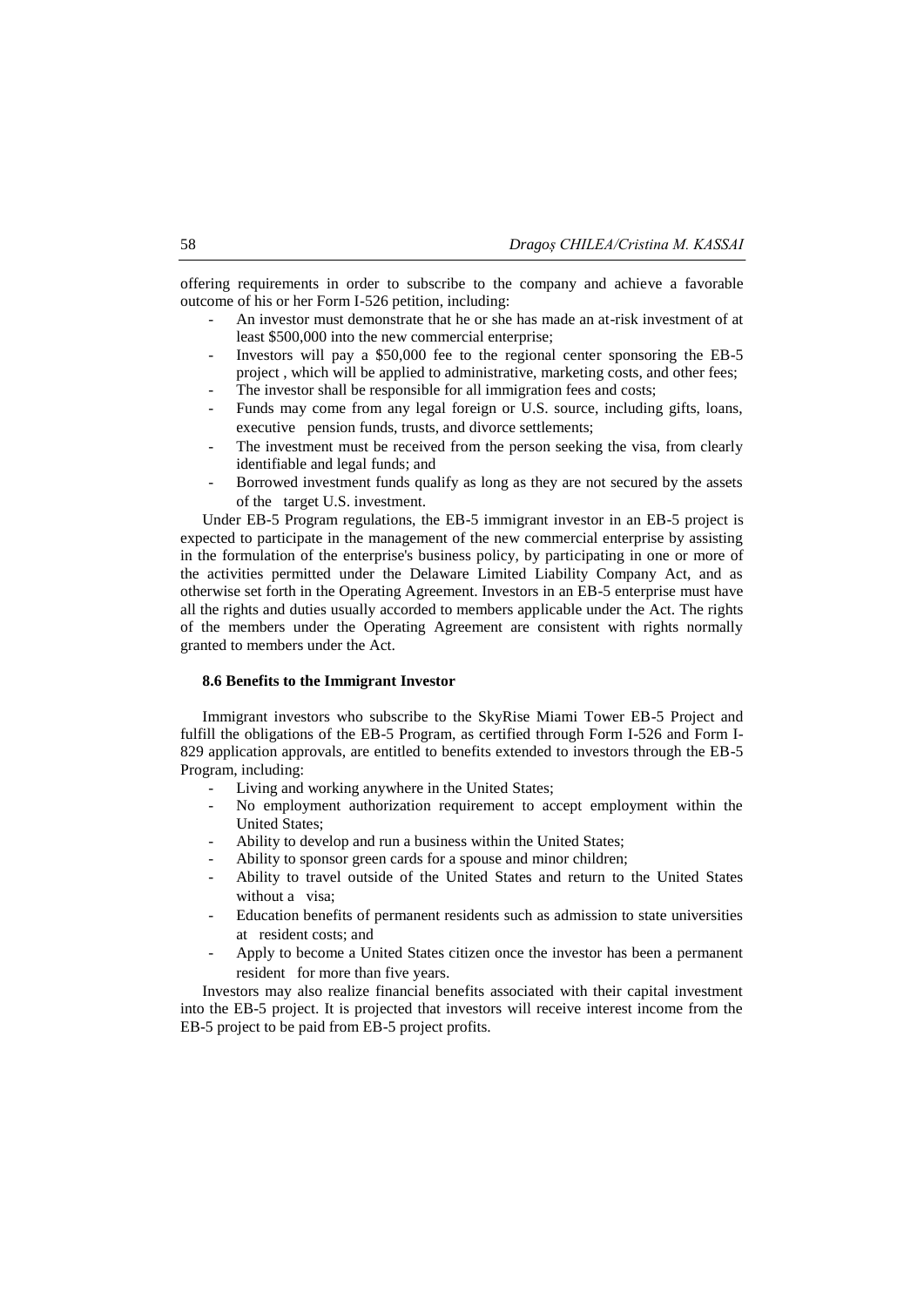#### **8.7 Economic Analysis Summary**

The economic and job impact assessment analysis report prepared by Economic & Policy Resources, Inc., ("EPR"), is the result of a significant study by the firm. EPR has considerable experience in evaluating and preparing impact assessment reports in support of EB-5 regional center applications that demonstrate the economic and job creation impacts of activities on a specific geographic area such as that of the prospective regional center. The impact study was completed using the REDYN dynamic input-output model tool—one of the generally accepted approaches employed by economic analysts for measuring job creation under the EB-5 Program.

## **9. CONCLUSION**

To summarize, The Immigrant Investor Program, also known as "EB-5," has become an increasingly important source of investment for development projects in the United States, attracting billions of dollars to the U.S. economy and creating tens of thousands of jobs.

While the EB-5 program had a difficult start, in recent years it has emerged as a dynamic tool for promoting economic growth. Over the years, USCIS has tightened requirements for establishing the legitimacy of investments, the sources of investment funds, and how funds may be used.<sup>16</sup>

As the EB-5 program continues to grow, this program brings investors to the United States that are successful entrepreneurs, innovative and creative. The benefits that EB-5 investors contribute go beyond the initial investment and the 10 jobs they are required to provide.

Immigration reform should make The EB-5 Immigrant Investor Program permanent and strengthen and expand it as an important tool for economic development in communities throughout the United States.

## **BIBLIOGRAPHY**

1

Appropriations Act of 1993, Pub. L. No. 102-395, § 610, 106 Stat. 1828; S. Rep. No. 102- 918 (1992)

[Jacob Stein,](http://en.wikipedia.org/wiki/Jacob_Stein) ["Taxes Across Borders".](http://ksilaw.com/uploads/general/Cal_CPA_Taxes_Across_Boarders_9-2013_J.Stein.pdf) California CPA Magazine. Retrieved July 26, 2014. INA § 203(b)(5), 8 U.S.C. § 1153(b)(5).

Matthew Kolodziej, 2014 "The U.S Immigrant Investor Program: New American Investors Making a Difference in The Economy "

McGeehand, Patrick (2011), [Rules Stretched as Green Cards Go to Investors,](http://www.nytimes.com/2011/12/19/nyregion/new-york-developers-take-advantage-of-financing-for-visas-program.html?_r=1) The New York Times

Public Law 101-649, Act of November 29, 1990

[Securities Act of 1933](http://en.wikipedia.org/wiki/Securities_Act_of_1933) - regulating distribution of new securities

Thiele, Leslie K. L.; Decker, Scott T. (2010), RESIDENCE IN THE UNITED STATES THROUGH INVESTMENT: REALITY OR CHIMERA?, Albany Government Law Review

<sup>&</sup>lt;sup>16</sup> Matthew Kolodziej, 2014 "The U.S Immigrant Investor Program: New American Investors Making a Difference in The Economy '